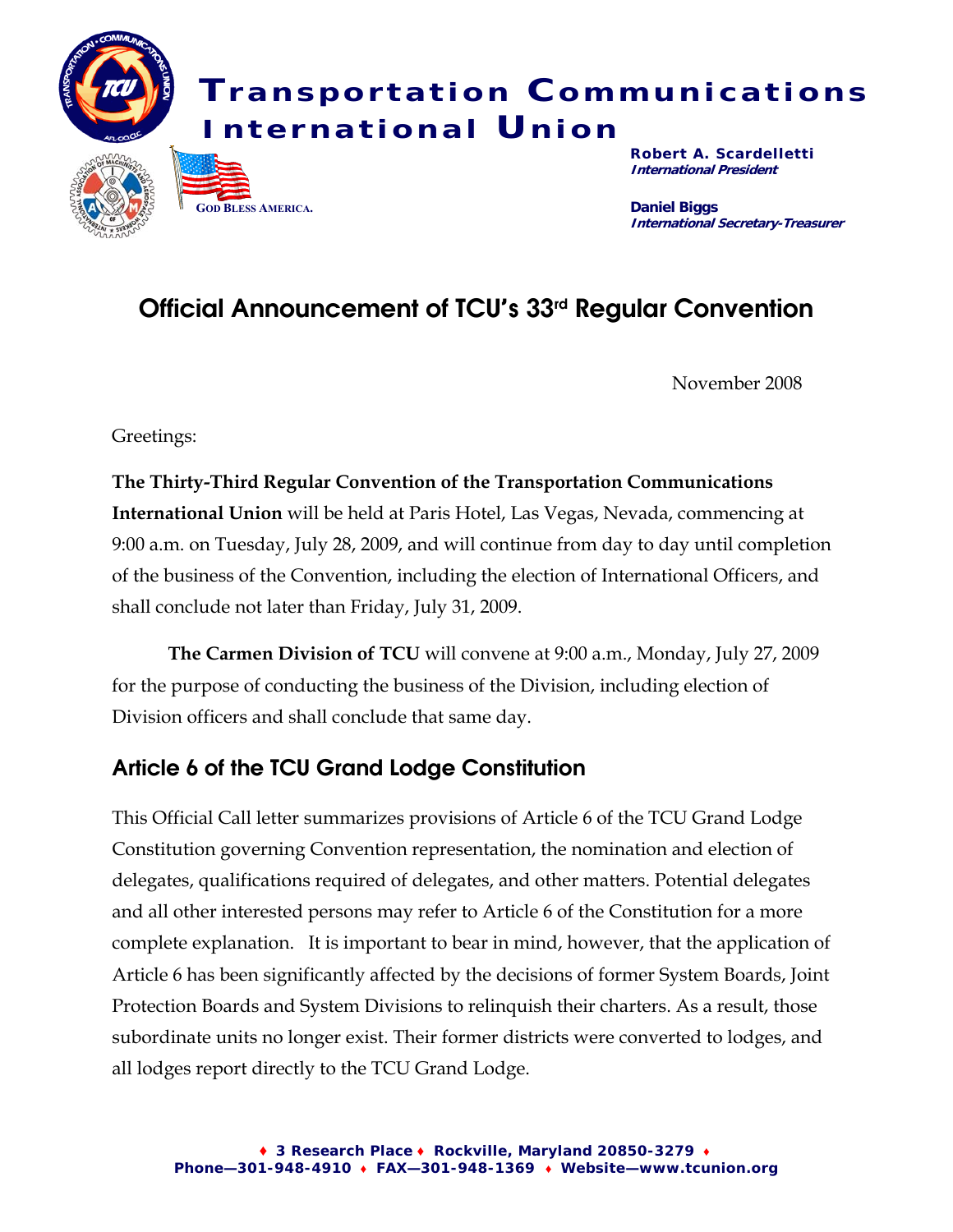In order to clarify the application of Article 6 to the new structure, TCU's Structure Committee made certain recommendations which were adopted by the TCU Executive Council subject to Convention approval. Importantly, where Boards and Divisions no longer exist, lodges of less than one hundred (100) members will be grouped within their respective current Units for the purposes of electing delegates-atlarge, just as they were under their former Boards. To facilitate the election process for delegates-at-large, the International President shall assume the duties and responsibilities set forth in Article 6, Section 3 of the Constitution formerly performed by the General Chairman of a Board, and the International Secretary-Treasurer shall likewise assume the duties and responsibilities formerly performed by the General Secretary-Treasurer of a Board.

 In addition, former Boards and Divisions which relinquished their charters no longer have General Chairmen to serve as their at-large delegate from the Board. Instead, the International Representatives who have jurisdiction over current Units will become at-large delegates to the Convention. They shall have one (1) vote, except they shall not vote for election of International Officers or for matters involving dues or assessments. In the event an International Representative is unable to attend the Convention, no alternate delegate will be selected to replace that person.

 With those important caveats in mind, the following summarizes the key provisions of Article 6.

## Delegate Representation

1. Each lodge or district of one hundred (100) or more members in good standing as of September 30, 2008 is entitled to one (1) delegate, who must be a member of the lodge or district he represents, with voting power based on one (1) vote for the first one hundred (100) members and one (1) additional vote for each additional one hundred (100) members or major fraction thereof.

2. Lodges or districts of less than one hundred (100) members in good standing as of September 30, 2008, are entitled to representation through delegates-at-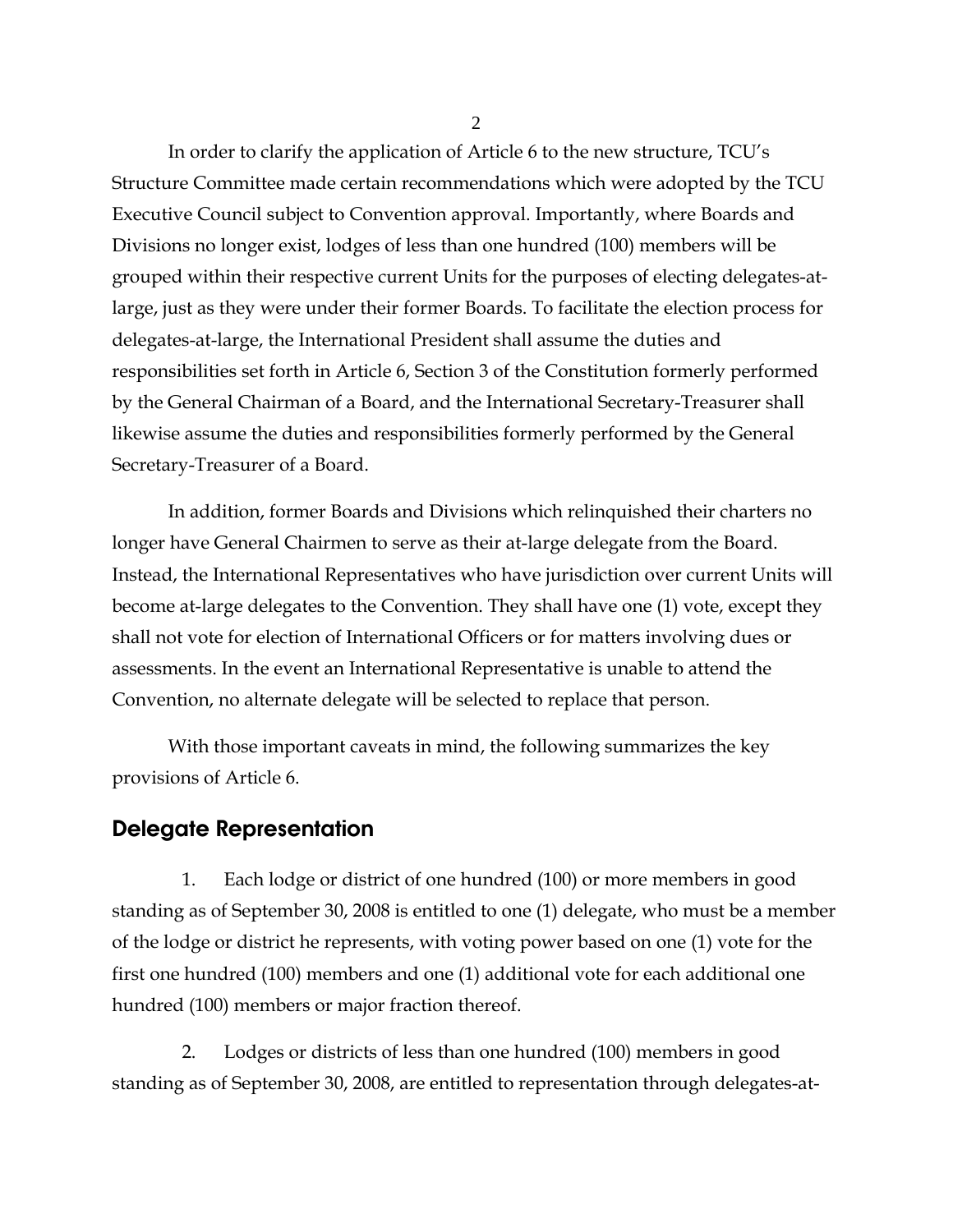large representing the combined membership of all such lodges or districts under the jurisdiction of their respective Board or System Division on the basis of one (1) delegate for the first one hundred (100) or less members and one (1) additional delegate for each additional one hundred (100) members or major fraction thereof. The voting power of each delegate-at-large is one (1) vote.

3. Each Board or System Division having one hundred (100) or more members in good standing as of September 30, 2008, shall be entitled to one (1) additional delegate-at-large and alternate with one (1) vote. The General Chairman of each Board or each System Division shall be the delegate to the Grand Lodge Convention. This officer is to be nominated for and elected to the office of General Chairman-Delegate in accordance with the Protective Laws. Such Board or System Division shall also elect an Alternate delegate to the Convention in the same manner and at the same time the General Chairman-Delegate is elected. The alternate delegate shall only become the delegate to the Convention if a duly-elected General Chairman-Delegate, including those elected to interim vacancies, cannot for any reason attend the Grand Lodge Convention or is a delegate to the Convention by virtue of holding any other office in the Union. Such delegates or alternates shall not vote for election of International Officers.

#### *Nomination & Election*

**Lodges or Districts of 100 or More Members—**Article 6, Section 2 of the Constitution of the Grand Lodge provides the method for the election of delegates and alternates for lodges and districts of one hundred (100) or more members. The Financial Secretary-Treasurer of a Lodge or the President/Financial Secretary-Treasurer of a District or the General Secretary-Treasurer of a System Division shall furnish the names and addresses of the Chairmen of the Local Protective Committee-Delegate or District Chairman-Delegate or Alternate Delegate to the International President and International Secretary-Treasurer on a form to be furnished by the International Secretary-Treasurer and in accordance with his instructions.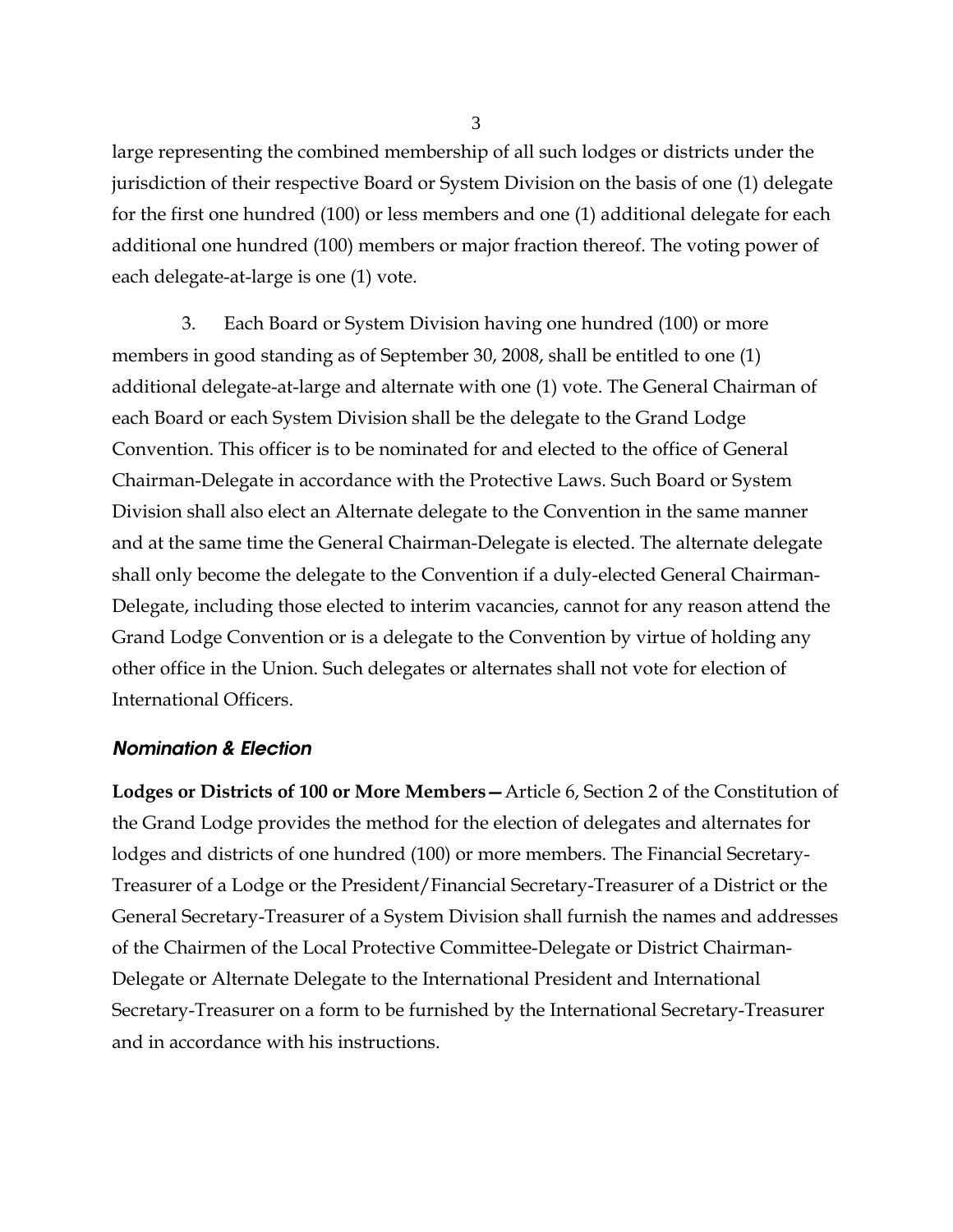4

 **Lodges or Districts of Less Than 100 Members—**Article 6, Section 3 of the Constitution of the Grand Lodge provides that members of each lodge or district of less than one hundred (100) members shall be entitled to participate in the election of delegates- (and alternates-) at-large representing the combined membership of all such lodges or districts under the jurisdiction of their Board or System Division.

 The General Secretary-Treasurer shall notify the Local Chairman-Delegate or District Chairman-Delegate by mail with a copy to the President of the involved Local or District not later than January 25 immediately preceding the Convention that his name will appear on the Delegate-at-Large ballot. If the Local or District Chairman-Delegate does not desire to be elected as a Delegate-at-Large, he shall so notify the General Secretary-Treasurer in writing within ten (10) days of receipt of the letter. If there has been a change in the individual holding the position of Local or District Chairman-Delegate, the President of the Local or District must notify the General Secretary-Treasurer within ten (10) days from receipt of copy of the letter.

 All delegates-at-large and alternates shall be elected by secret ballot on an official form furnished by the Grand Lodge with voting instructions appearing thereon. The names of qualified candidates, their lodge or district and location, and the number to be voted for shall be printed or otherwise indicated on the ballot by the General Secretary-Treasurer of the Board or System Division. No other information may be shown on the ballot. Names of candidates are to be listed on the ballot in the order of continuous membership, the member with longest membership to be listed first. All delegates-atlarge and alternates-at-large must be elected on or before March 25, 2009.

 Only those members who are in good standing, and shown on the rolls of the Grand Lodge as of September 30, 2008, are entitled to participate in the election of delegates-at-large and alternates. General Chairmen and General Secretary-Treasurers of Boards and System Divisions will be furnished with suggested rules and regulations for use in conducting elections for delegates-at-large and alternates-at-large.

 Returns of elections for delegates-at-large must be handled by the General Secretary-Treasurer of each Board or System Division. Where the number of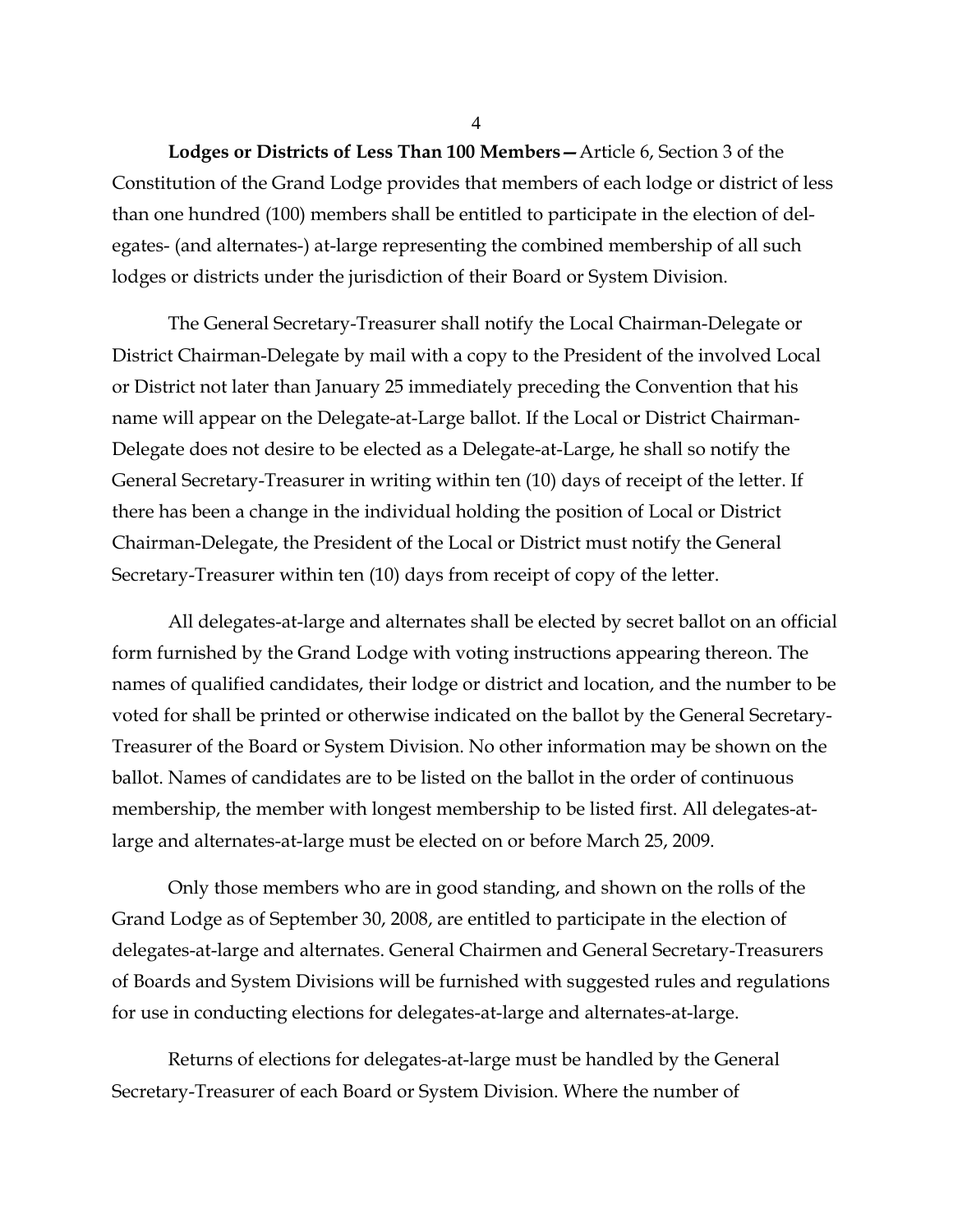nominations for delegates-at-large does not exceed the number of delegates to be elected under a Board or System Division as indicated by the International Secretary-Treasurer, the secret ballot election need not be conducted. Unopposed candidates shall be declared elected.

 Ballots and all other records pertaining to the election of every delegate- (and alternate-) at-large must be retained by the General Secretary-Treasurer for not less than one (1) year, as required by Federal law and the Constitution of the Grand Lodge, unless called for by the International Secretary-Treasurer.

#### *Qualifications*

No member shall be eligible for nomination and election as delegate, delegate-at-large, or alternate unless he has been a member of the Union in good standing continuously for one (1) year immediately preceding the date of his nomination. In addition, he must have met his full dues obligation for the preceding year and must continue to do so for his term of office. He must actually be employed forty (40) hours or more in each calendar month in railroad, steamship, airline, express or other service, on a position that is fully covered by the working Rules Agreement, or exclusively employed by the Grand Lodge or any subordinate unit of the Union, and must have been so employed continuously for at least ninety (90) days immediately prior to the date of his nomination. No member may be nominated for delegate or alternate who is indebted to the Lodge/District, Board or System Division for more than the current month's dues or assessments.

 Qualifications specified herein must be retained for term of office. (Employed continuously shall be construed as: (i) the receiving of any compensation or payment in lieu thereof from an employer subject to TCU agreements, the Grand Lodge or any subordinate unit of the Union; (ii) receiving benefits based on such service; (iii) a person who has a discharge grievance pending; (iv) temporary sickness or layoff not exceeding thirty (30) days for which compensation or benefits are not paid; (v) not working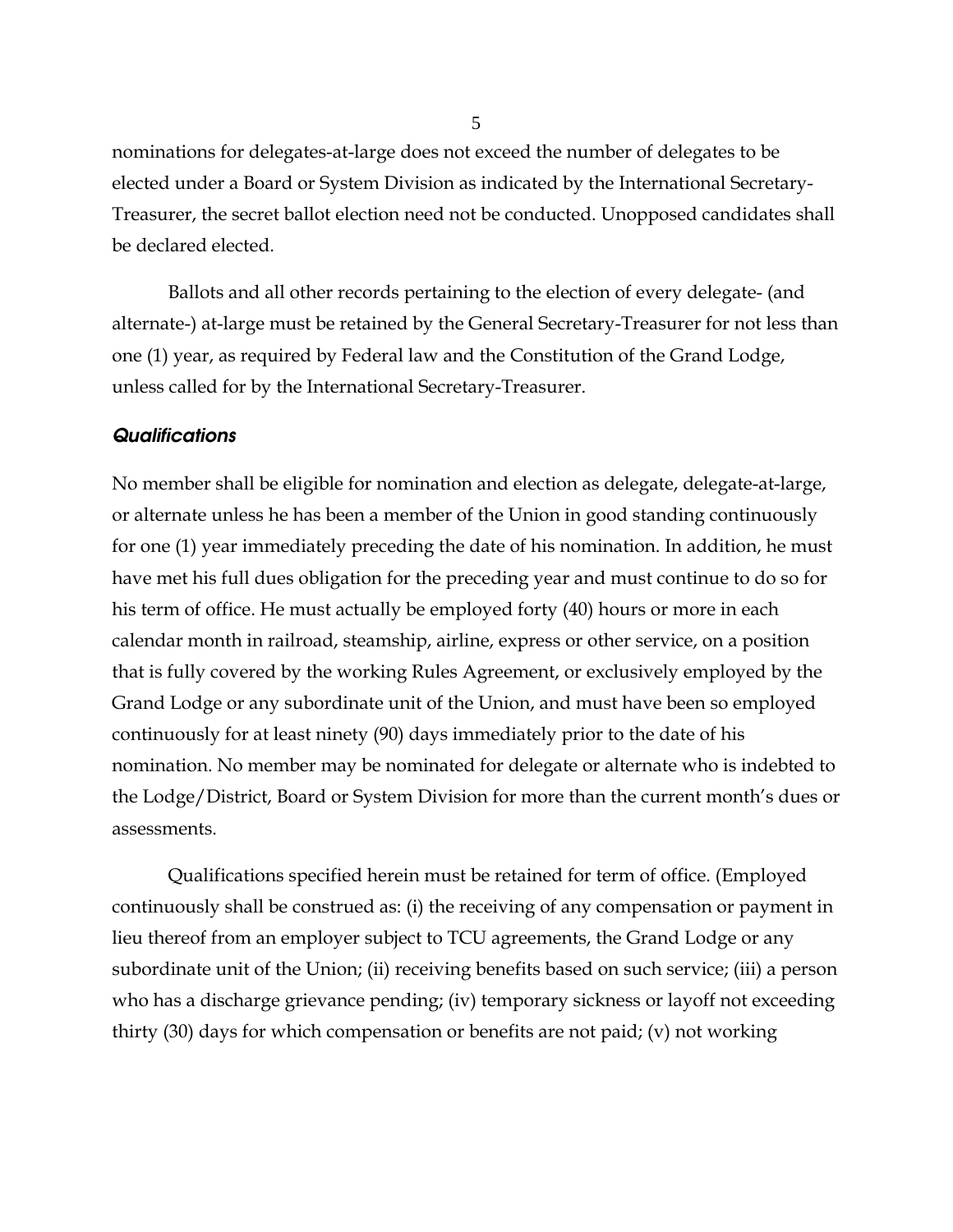because of a bona fide labor dispute; (vi) not working because of navigation conditions or seasonal operations.) The International President may make exceptions for members who are unable to meet these qualifications.

 The one (1) year clause referred to in the preceding paragraph shall not apply to newly-organized Lodges/Districts, Boards and System Divisions during the first year of their existence; however, no member hereunder shall be eligible for nomination and election as delegate or alternate until sixty (60) days after admission into the Union.

# Petitions & Resolutions

As provided in Article 8, Section 9 of the Constitution of the Grand Lodge, petitions and resolutions to be considered by the Convention may be submitted only by subordinate units, delegates and International Officers. Each petition or resolution shall be in writing, confined to one subject, and shall be filed with the International President on or before April 15, 2009.

 Previous Conventions adopted a resolution that prohibits the acceptance of resolutions dealing with recommended changes in individual working rules agreements. Any such resolution(s) submitted will be referred to the appropriate International Representative for consideration and handling with the involved employer(s).

## Proposed Amendments

Article 8, Section 10 of the Constitution of the Grand Lodge provides that proposed amendments to the Constitution, Statutes and Protective Laws may be submitted only by subordinate units, delegates and International Officers. Each proposed amendment shall be in writing, confined to one subject, and shall be filed with the International President on or before April 15, 2009.